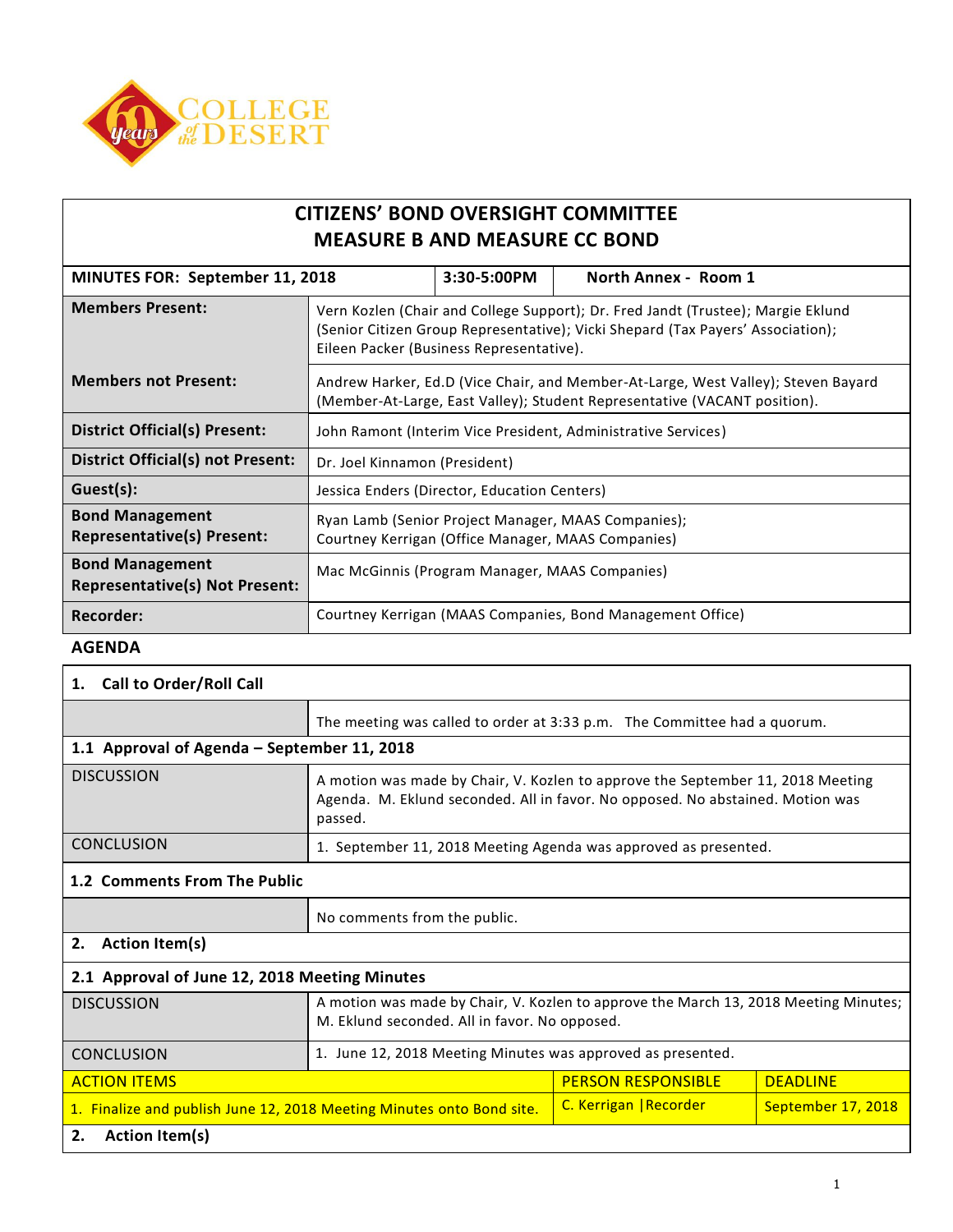| 2.2 Reappointment   Appointment Process                 |                                                                                                                                                                                                                                                                                                                                                                                                                                                                                                                                                                                                                                                                                                                                                                                                   |                                     |                 |  |
|---------------------------------------------------------|---------------------------------------------------------------------------------------------------------------------------------------------------------------------------------------------------------------------------------------------------------------------------------------------------------------------------------------------------------------------------------------------------------------------------------------------------------------------------------------------------------------------------------------------------------------------------------------------------------------------------------------------------------------------------------------------------------------------------------------------------------------------------------------------------|-------------------------------------|-----------------|--|
| <b>DISCUSSION</b>                                       | Reappointment: J. Ramont confirmed that on August 17, 2018 the Board of Trustees<br>approved the reappointments of members seeking a second two-year term; Vern Kozlen<br>(Chair and College Support); Andrew Harker Ed. D (Vice Chair, and Member-At-Large,<br>West Valley); Margie Eklund (Senior Citizen Group Representative); Vicki Shepard (Tax<br>Payers' Association); Eileen Packer (Business Representative).                                                                                                                                                                                                                                                                                                                                                                           |                                     |                 |  |
|                                                         | Steven Bayard (Member-At-Large, East Valley) is completing his final second two-year<br>term which concludes September 2019. The Student Representative position has yet to<br>be filled; Associate Students of College of the Desert (ASCOD) is currently seeking to fill<br>the position by October 2018.                                                                                                                                                                                                                                                                                                                                                                                                                                                                                       |                                     |                 |  |
|                                                         | Appointments of Officers: V. Kozlen opened the floor for nominations of Chair.<br>E. Packer moved to nominate V. Kozlen for another one-year term, seconded by M.<br>Eklund. All in favor. No opposed. Motion passed unanimously.                                                                                                                                                                                                                                                                                                                                                                                                                                                                                                                                                                 |                                     |                 |  |
|                                                         | V. Kozlen opened the floor for nominations of Vice Chair. M. Eklund moved to<br>nominate A. Harker Ed. D for another one-year term, seconded by E. Packer. All in<br>favor. No opposed. Motion passed unanimously.                                                                                                                                                                                                                                                                                                                                                                                                                                                                                                                                                                                |                                     |                 |  |
| <b>CONCLUSION</b>                                       | 1. Vern Kozlen was nominated to Chair the Committee for a period of one year.<br>2. Andrew Harker, Ed. D was nominated to Vice Chair for a period of one-year.                                                                                                                                                                                                                                                                                                                                                                                                                                                                                                                                                                                                                                    |                                     |                 |  |
| <b>ACTION ITEMS</b>                                     |                                                                                                                                                                                                                                                                                                                                                                                                                                                                                                                                                                                                                                                                                                                                                                                                   | <b>PERSON RESPONSIBLE</b>           | <b>DEADLINE</b> |  |
| 1. None                                                 |                                                                                                                                                                                                                                                                                                                                                                                                                                                                                                                                                                                                                                                                                                                                                                                                   |                                     |                 |  |
| <b>Presentations</b><br>3.                              |                                                                                                                                                                                                                                                                                                                                                                                                                                                                                                                                                                                                                                                                                                                                                                                                   |                                     |                 |  |
| <b>DISCUSSION</b>                                       | 2016-2017 Financial & Performance Audit Report<br>Brandon Harrison, auditor from Vavrinek, Trine, Day & Co. LLP provided information<br>contained in the 2016-2017 Financial & Performance Audit Report- Measure B General<br><b>Obligation Bonds:</b><br>1. 2016-2017 Financial & Performance Audit Reports resulted in no findings.<br>2. \$67M funds leftover from the restricted fund balance of the Measure B<br>(as of June 2017 audit).<br>3. Performance reports were conducted and no issues found relating to internal<br>controls.<br>No comingling of funds; funds properly segregated.<br>4.<br>Bid procedures; documentation and advertising were performed correctly.<br>5.<br>6. Change Orders were under the 10% of contract amount and in accordance<br>with the bond language. |                                     |                 |  |
|                                                         |                                                                                                                                                                                                                                                                                                                                                                                                                                                                                                                                                                                                                                                                                                                                                                                                   |                                     |                 |  |
| <b>CONCLUSION</b>                                       | 1. Financial & Performance audit resulted in no negative findings.<br>No comingling of funds and segregated.<br>2.<br>Bids and Change Orders submitted were in accordance of the Measure B Bond<br>3.<br>language.                                                                                                                                                                                                                                                                                                                                                                                                                                                                                                                                                                                |                                     |                 |  |
| <b>ACTION ITEM</b>                                      |                                                                                                                                                                                                                                                                                                                                                                                                                                                                                                                                                                                                                                                                                                                                                                                                   | <b>PERSON</b><br><b>RESPONSIBLE</b> | <b>DEADLINE</b> |  |
| 1. None                                                 |                                                                                                                                                                                                                                                                                                                                                                                                                                                                                                                                                                                                                                                                                                                                                                                                   |                                     |                 |  |
| 4.0 Reports                                             |                                                                                                                                                                                                                                                                                                                                                                                                                                                                                                                                                                                                                                                                                                                                                                                                   |                                     |                 |  |
| 4.1 Bond Project Update & Bond Project Financial Report |                                                                                                                                                                                                                                                                                                                                                                                                                                                                                                                                                                                                                                                                                                                                                                                                   |                                     |                 |  |